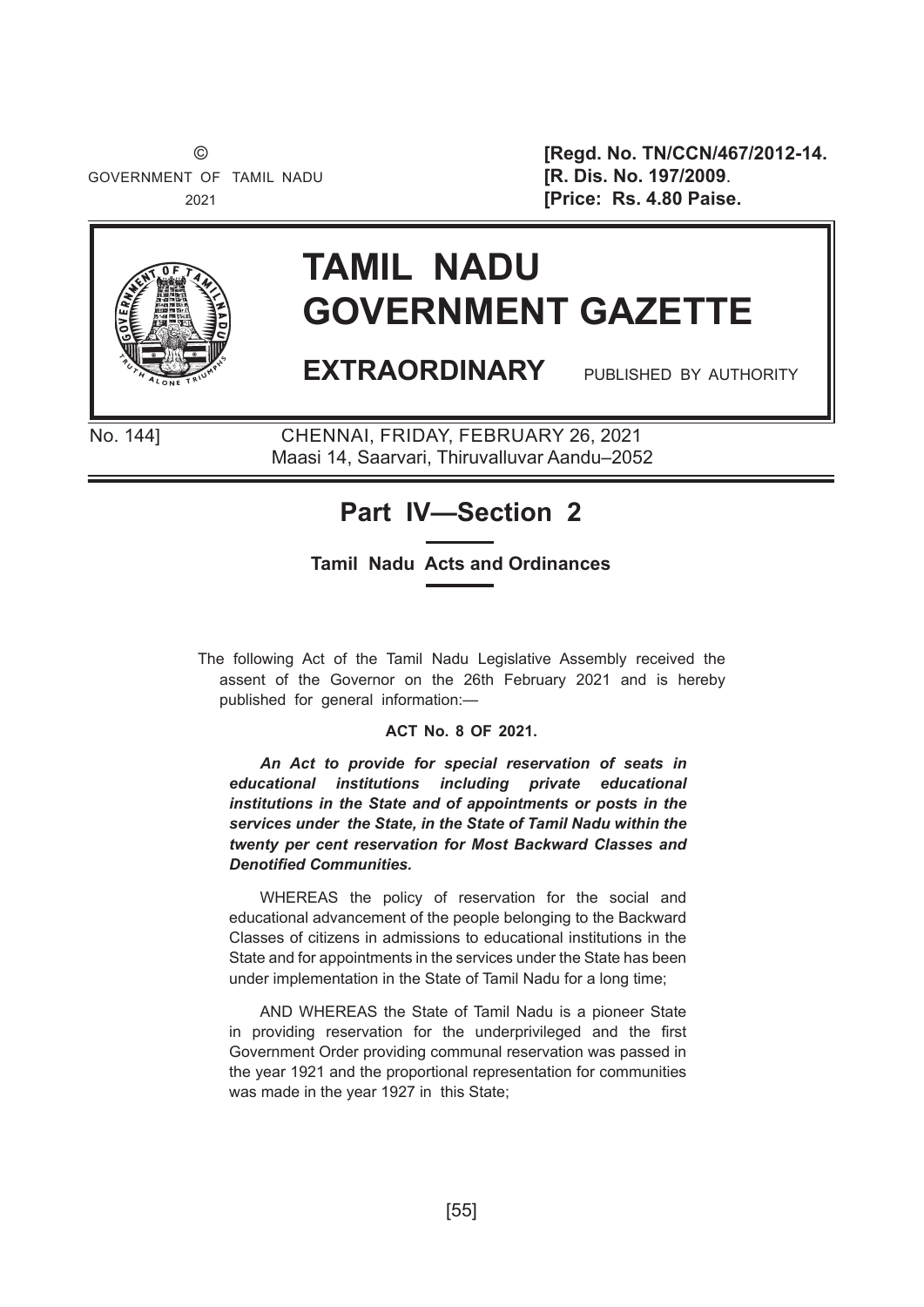AND WHEREAS a large percentage of population in Tamil Nadu who were suffering from social and educational backwardness for many years have started enjoying the benefits of the reservation policy and have been able to improve their lot and attain a higher standard of living;

AND WHEREAS the Tamil Nadu Legislature passed the Tamil Nadu Backward Classes, Scheduled Castes and Scheduled Tribes (Reservation of seats in Educational Institutions and of appointments or posts in the Services under the State) Act, 1993 (Tamil Nadu Act 45 of 1994);

AND WHEREAS the Constitution (Seventy-sixth Amendment) Act, 1994, added the said Tamil Nadu Act 45 of 1994, enacted by the Tamil Nadu Legislature, to the Ninth Schedule so as to give protection to the State Act, under Article 31-B of the Constitution;

AND WHEREAS under Article 14 of the Constitution, equals and unequals cannot be treated equally and a differential treatment, if made, cannot at all be stated to be discriminatory, if it is having a rational nexus to the object sought to be achieved;

AND WHEREAS the Constitution (Ninety-third Amendment) Act, 2005 incorporating clause (5) of Article 15 of the Constitution enables the making of any special provision, by law, for the advancement of any socially and educationally Backward Classes of citizens or for the Scheduled Castes or Scheduled Tribes in so far as such special provisions relate to their admission to educational institutions including private educational institutions whether, aided or unaided by the State, other than minority educational institutions referred to in clause (1) of Article 30 of the Constitution;

AND WHEREAS by virtue of clause (5) of Article 15 of the Constitution and also, after taking a policy decision that the existing level of sixty-nine per cent reservation in admission to educational institutions other than minority educational institutions referred to in clause (1) of Article 30 of the Constitution in the State for the Backward Classes of citizens and for the persons belonging to the Scheduled Castes and Scheduled Tribes, should be continued for ensuring the advancement of the majority of the people of the State of Tamil Nadu, the Tamil Nadu Legislature passed the Tamil Nadu Backward Classes, Scheduled Castes and Scheduled Tribes (Reservation of Seats in Private Educational Institutions) Act, 2006 (Tamil Nadu Act 12 of 2006);

AND WHEREAS clause (4) of Article 16 of the Constitution enables the making of reservation to those Backward Classes of citizens which are not adequately represented in the services under the State;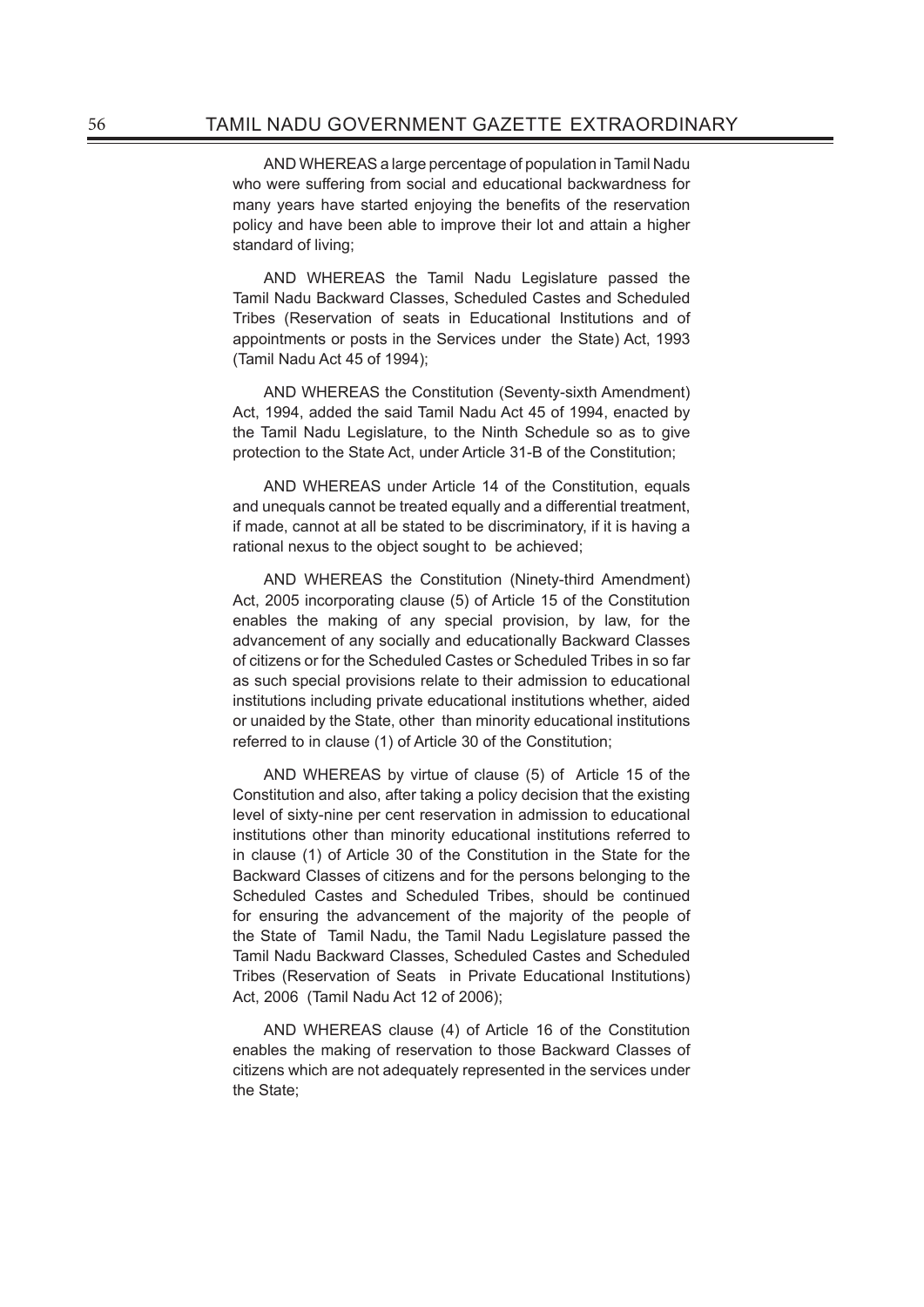AND WHEREAS under clause (1) of Article 38 of the Constitution, the State shall strive to promote the welfare of the people by securing and protecting as effectively as it may a social order in which justice, social, economic and political, shall inform all the institutions of the national life;

AND WHEREAS under clause (2) of Article 38 of the Constitution, the State shall, in particular, strive to minimize the inequalities in income, and endeavour to eliminate inequalities in status, facilities and opportunities, not only amongst individuals but also amongst groups of people residing in different areas or engaged in different vocations;

AND WHEREAS under clause (b) of Article 39 of the Constitution, the State shall, in particular, direct its policy towards securing that the ownership and control of the material resources of the community are so distributed as best to subserve the common good;

AND WHEREAS under clause (c) of Article 39 of the Constitution, the State shall, in particular, direct its policy towards securing that the operation of the economic system does not result in the concentration of wealth and means of production to the common detriment;

 AND WHEREAS Vanniakula Kshatriya including Vanniyar, Vanniya, Vannia Gounder, Gounder or Kander, Padayachi, Palli and Agnikula Kshatriya notified as Most Backward Classes, among other classes, under the said Tamil Nadu Act 45 of 1994, requested for a separate quota of reservation for them, as they could not compete with the other communities in the list of Most Backward Classes and Denotified Communities in view of their large population, so as to get their legitimate share in admissions to educational institutions and of appointments or posts in the services under the State;

 AND WHEREAS, the Tamil Nadu Backward Classes Commission which was earlier consulted on the issue of providing internal reservation for Vanniakula Kshatriya Community had recommended to the Government that separate quota may be provided to the extent of ten and a half per cent for Vanniakula Kshatriya including Vanniyar, Vanniya, Vannia Gounder, Gounder or Kander, Padayachi, Palli and Agnikula Kshatriya listed as Most Backward Classes from out of the twenty per cent reservation provided for the Most Backward Classes and Denotified Communities in educational institutions including private educational institutions as well as, in appointments or posts in the services under the State;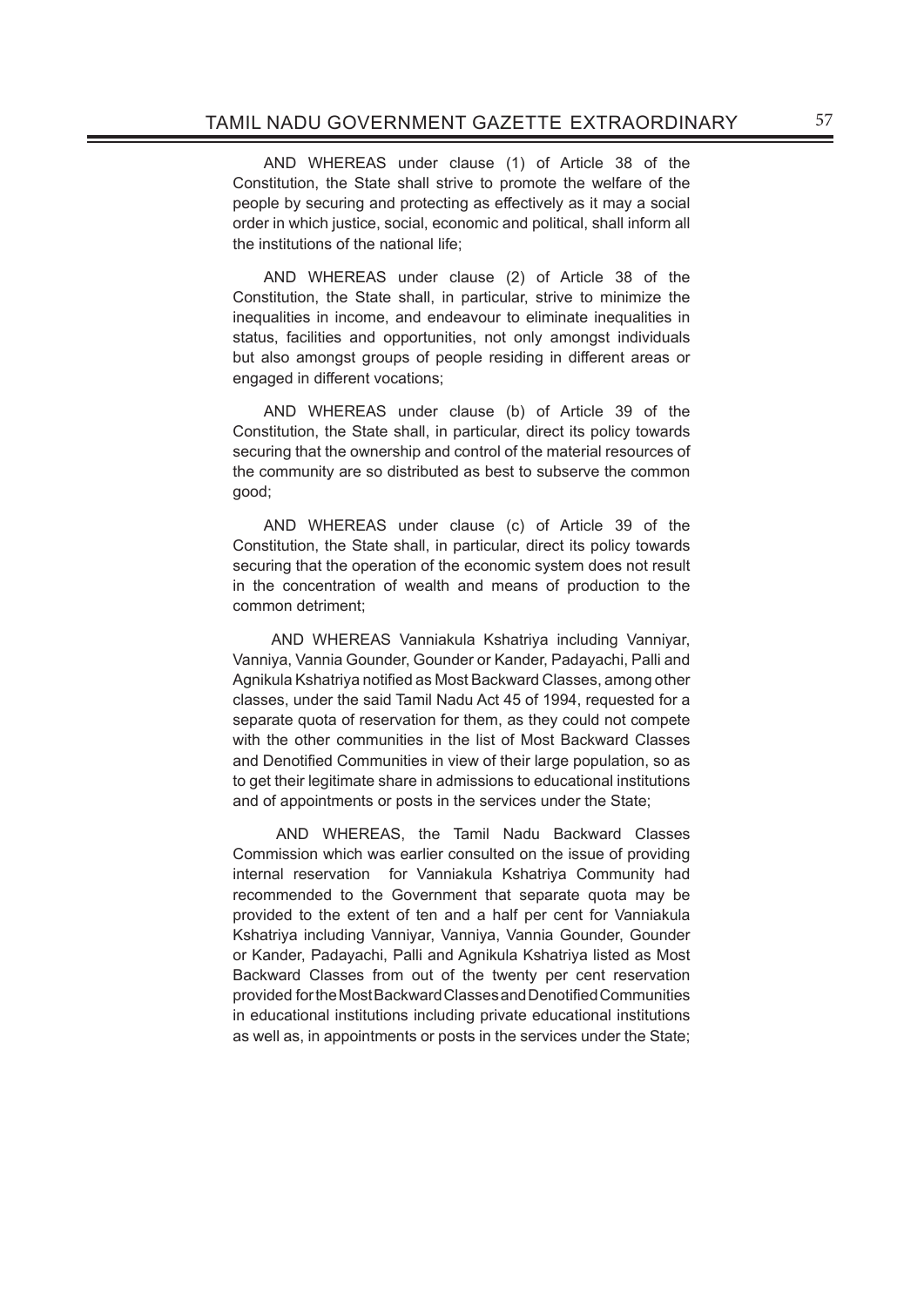AND WHEREAS, on a reference made to the Chairman, Tamil Nadu Backward Classes Commission in regard to the possibility of providing internal reservation amongst communities listed as Most Backward Classes and Denotified Communities within the twenty per cent available for them under the said Tamil Nadu Act 45 of 1994, the Chairman, by referring to the recommendation of the then Chairman of the said Commission for providing ten and a half per cent reservation to Vanniyakula Kshatriya Community within the said twenty per cent, has stated that to facilitate distributive social justice, there can be no bar to group the other communities notified as Most Backward Classes and Denotified Communities on the proportion of their population and accordingly has suggested that apart from the ten and a half per cent recommended to Vanniyakula Kshatriya Community, the remaining may be grouped into two categories, one with Denotified Communities and the Most Backward Class Communities having similarity with Denotified Communities; and another with other Most Backward Classes not included in the above category and provided with seven per cent and two and a half per cent reservation, respectively, within the overall twenty per cent provided under the said Tamil Nadu Act 45 of 1994;

AND WHEREAS, the State Government, after careful consideration, in order to ensure that the benefit of the twenty per cent reservation provided to the Most Backward Classes and Denotified Communities under the said Tamil Nadu Act 45 of 1994, is equitably distributed among all of them, has taken a policy decision to categorise them and provide each such category with such percentage of reservation within the twenty per cent as suggested above by the Chairman, Tamil Nadu Backward Classes Commission;

BE it enacted by the Legislative Assembly of the State of Tamil Nadu in the Seventy-second Year of the Republic of India as follows:—

1. (1) This Act may be called the Tamil Nadu Special Reservation of seats in Educational Institutions including Private Educational Institutions and of appointments or posts in the services under the State within the Reservation for the Most Backward Classes and Denotified Communities Act, 2021.

(2) It extends to the whole of the State of Tamil Nadu.

(3) It shall come into force at once.

Short title, extent and commencement.

Definitions. 2. In this Act, unless the context otherwise requires,—

 (a) "competent authority" means the competent authority appointed under section 6;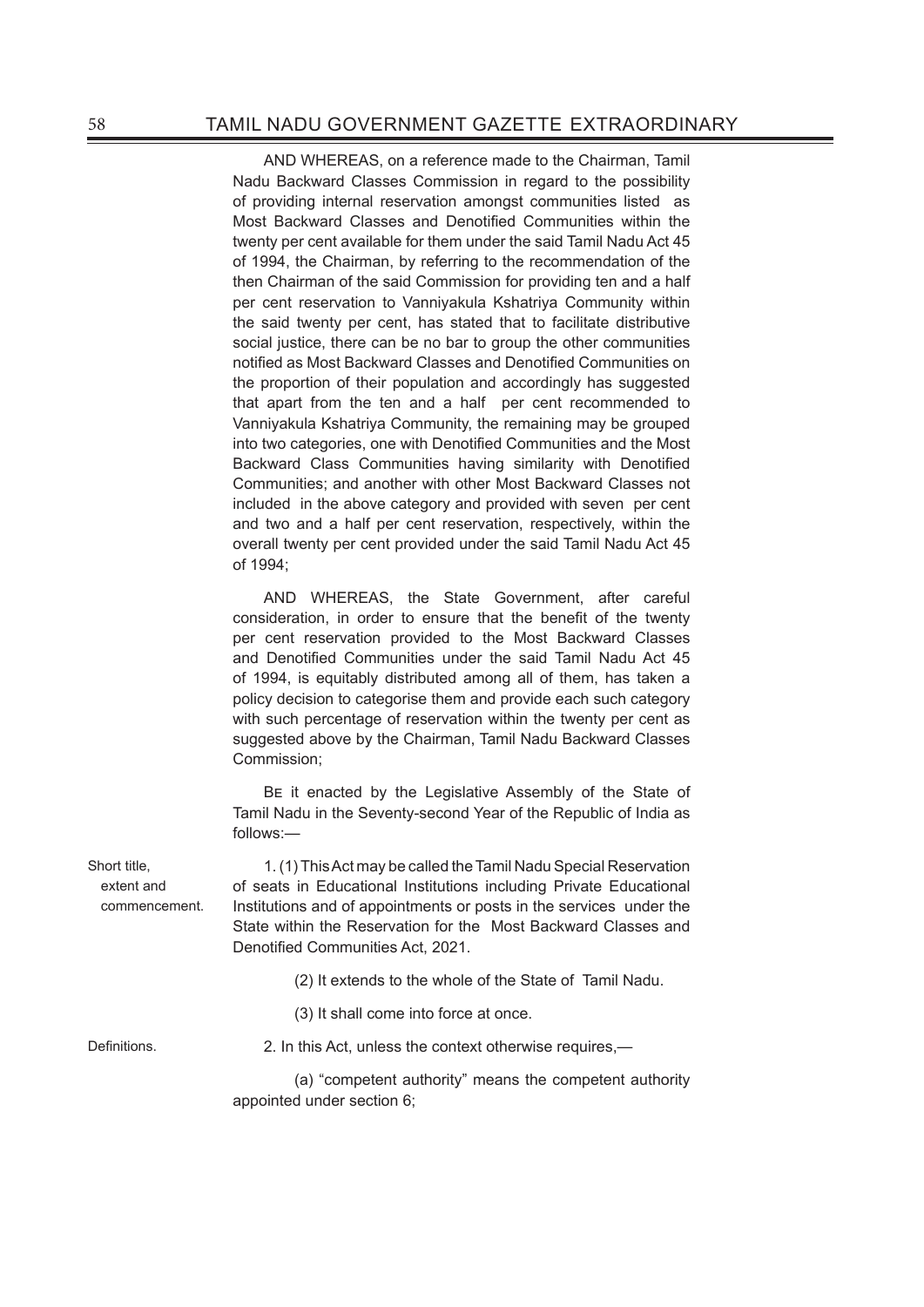(b) "Denotified Communities" means the community or communities which are socially and educationally backward and notified as Denotified Communities by the Government under the Tamil Nadu Backward Classes, Scheduled Castes and Scheduled Tribes (Reservation of seats in Educational Institutions and of appointments or posts in the Services under the State) Act, 1993 (hereinafter referred to as the 1994 Act);

 (c) "educational institution" shall have the same meaning as defined in the 1994 Act:

(d) "Government" means the State Government;

 (e) "Most Backward Classes of citizens" means the class or classes of citizens who are socially and educationally backward and notified as Most Backward Classes by the Government under the 1994 Act;

 (f) "Part–MBC (V) Communities" means the community or communities mentioned in Part-MBC (V) of the Schedule, which are notified as Most Backward Classes by the Government under the 1994 Act;

 (g) "Part– MBC and DNC Communities" means the community or communities mentioned in Part- MBC and DNC of the Schedule, which are notified as Most Backward Classes and Denotified Communities by the Government under the 1994 Act;

 (h) "Part–MBC Communities" means the community or communities mentioned in Part-MBC of the Schedule, which are notified as Most Backward Classes by the Government under the 1994 Act;

 (i) "private educational institution" shall have the same meaning as defined in the Tamil Nadu Backward Classes, Scheduled Castes and Scheduled Tribes (Reservation of seats in Private Educational Institutions) Act, 2006 (hereinafter referred to as the 2006 Act);

(j) "Schedule" means the Schedule appended to this Act.

3. Notwithstanding anything contained in the 1994 Act or Reservation of seats the 2006 Act or in any other law for the time being in force or in any judgment, decree or order of any court or other authority, having regard to the social and educational backwardness of the communities notified as Most Backward Classes and Denotified Communities under the 1994 Act, the reservation in respect of annual permitted strength in each branch or faculty for admission into educational institutions including private educational institutions, for Part-MBC (V) Communities, Part-MBC and DNC Communities and Part- MBC Communities shall be ten and a half per cent, seven per cent and two and a half per cent, respectively, within the twenty per cent reservation for the Most Backward Classes and Denotified Communities as provided in the 1994 Act and in the 2006 Act.

in Educational Institutions including Private **Educational** Institutions.

Tamil Nadu Act 45 of 1994.

Tamil Nadu Act 12 of 2006.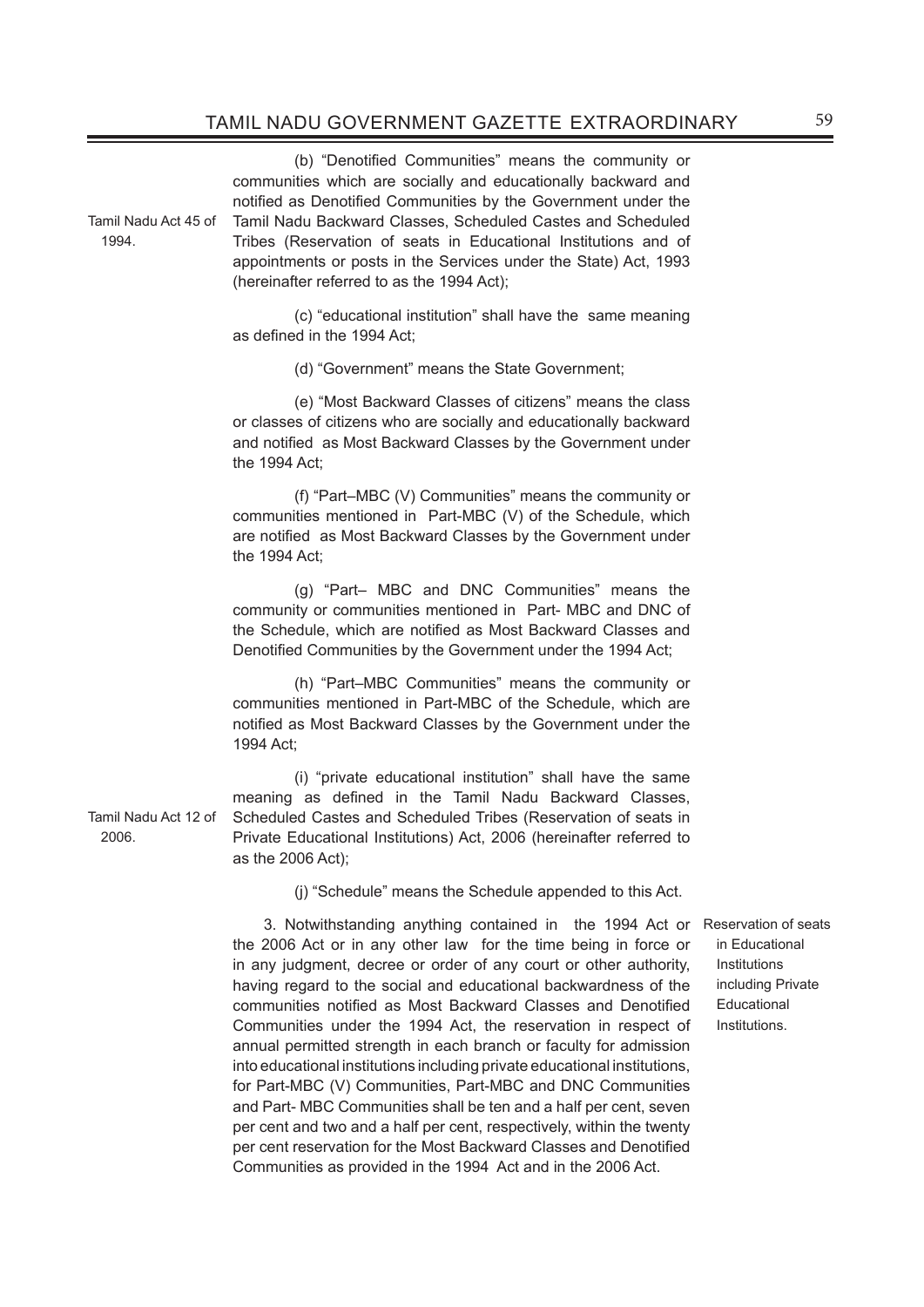Reservation in appointments or posts in the services under the State.

Power of

4. Notwithstanding anything contained in the 1994 Act or the 2006 Act or in any other law for the time being in force or in any judgment, decree or order of any Court or other authority, having regard to the inadequate representation in the services under the State, of the communities notified as Most Backward Classes and Denotified Communities under the 1994 Act, the reservation for appointments or posts in the services under the State for Part-MBC (V) Communities, Part-MBC and DNC Communities and Part-MBC Communities shall be ten and a half per cent, seven per cent and two and a half per cent, respectively, within the twenty per cent reservation for Most Backward Classes and Denotified Communities as provided in the 1994 Act and in the 2006 Act.

**Explanation.—** For the purposes of this Act, "service under the State" includes the services under—

- (i) the Government;
- (ii) the Legislature of the State;
- (iii) any local authority;

 (iv) any Corporation or Company owned or controlled by the Government; or

 (v) any other authority in respect of which the State Legislature has power to make laws.

Reservation not to be affected. 5. Notwithstanding anything contained in sections 3 and 4 of this Act, the claims of the students or members belonging to the communities notified as Most Backward Classes and Denotified Communities under the 1994 Act shall also be considered for the unreserved seats, appointments, or posts which shall be filled up on the basis of merits and where a student or member belonging to a Part-MBC (V) Community or Part-MBC and DNC Community or Part-MBC Community, if selected on the basis of merits, the number of seats, appointments or posts reserved for Part-MBC (V) Communities or Part-MBC and DNC Communities or Part-MBC Communities, as the case may be, shall not in any way be affected.

Competent authority. 6. (1) The Government may, by notification, appoint any officer not below the rank of District Backward Class Officer to be the competent authority for the purpose of carrying out the provisions of this Act and the rules made thereunder in respect of private educational institutions.

> (2) The competent authority shall exercise such powers and perform such functions as may be prescribed.

Government to give direction. 7. (1) The Government may, in the public interest, by order, direct the competent authority to make an enquiry or to take appropriate proceedings under this Act in any case specified in the order, and the competent authority shall report to the Government the result of the enquiry made or the proceedings taken by him within such period as may be prescribed.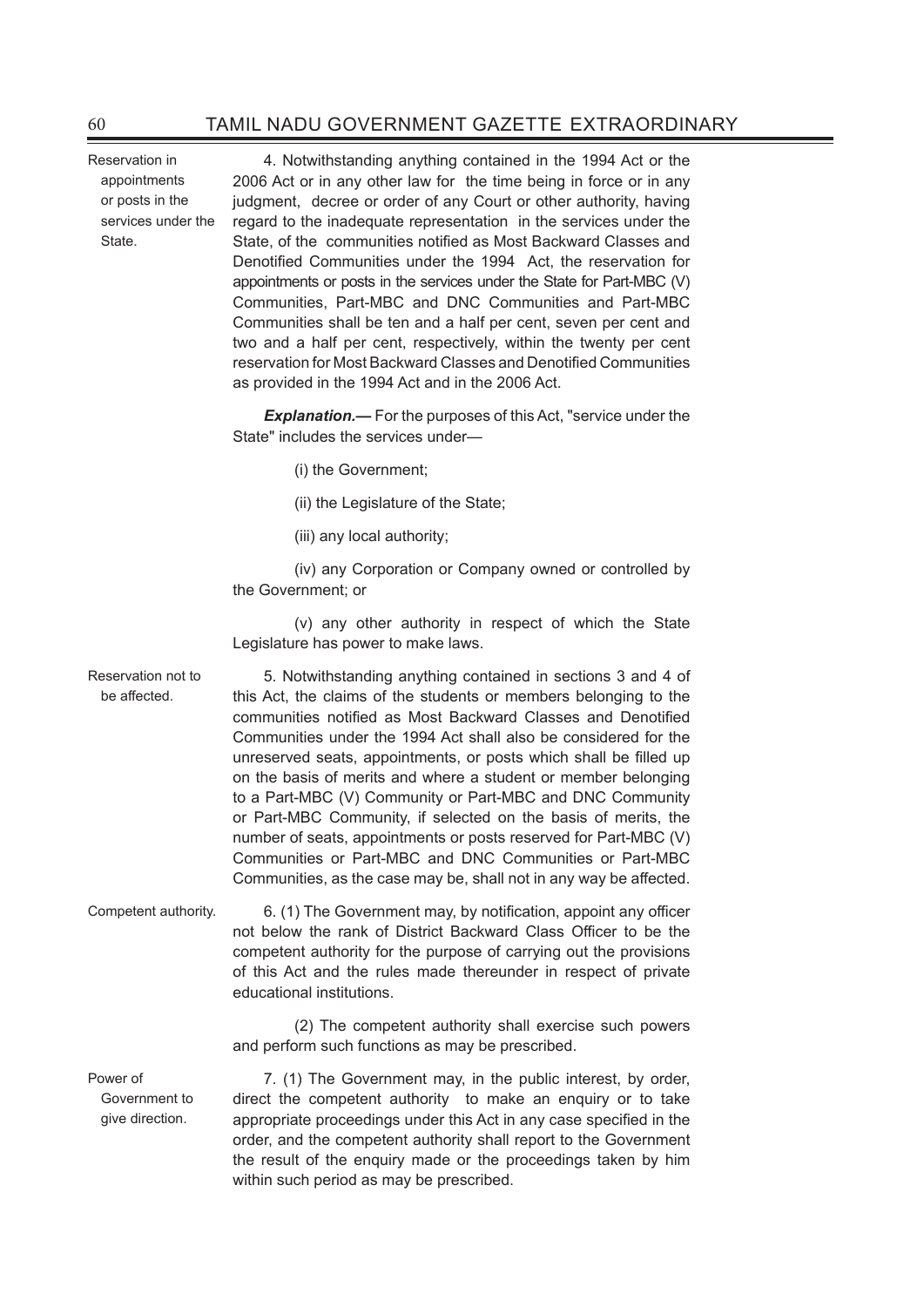(2) On receipt of the report from the competent authority under sub-section (1), the Government shall give such direction as they deem fit and such direction shall be final and binding.

Central Act XLV of 1860.

8. The competent authority appointed under section 6 shall be Competent authority deemed to be a public servant within the meaning of section 21 of the Indian Penal Code.

9. No suit, prosecution or other legal proceedings shall lie Protection of action against the competent authority, Government or its Officers for anything, which is in good faith done or intended to be done under this Act or any rule or order made thereunder.

10. (1) The Government may make rules for carrying out the Power to make rules. purposes of this Act.

 (2) (a) All rules made under this Act shall be published in the *Tamil Nadu Government Gazette* and unless they are expressed to come into force on a particular day shall come into force on the day on which they are so published.

(b) All notifications or orders issued under this Act shall, unless they are expressed to come into force on a particular day, come into force on the day on which they are so published.

(3) Every rule made or notification or order issued under this Act shall, as soon as possible, after it is made or issued, be placed on the Table of the Legislative Assembly, and if, before the expiry of the session in which it is so placed or the next session, the Assembly makes any modification in any such rule or notification or order, or the Assembly decides that the rule or notification or order should not be made or issued, the rule or notification or order shall thereafter have effect only in such modified form or be of no effect, as the case may be, so, however, that any such modification or annulment shall be without prejudice to the validity of anything previously done under that rule or notification or order.

11. If any difficulty arises in giving effect to the provisions of this Power to remove Act, the Government may, by an order, published in the *Tamil Nadu Government Gazette*, make such provisions not inconsistent with the provisions of this Act as may appear to them to be necessary or expedient for removing the difficulty:

Provided that no such order shall be made after the expiry of two years from the date of the publication of the Act in the *Tamil Nadu Government Gazette.*

difficulties.

to be public servant.

taken in good faith.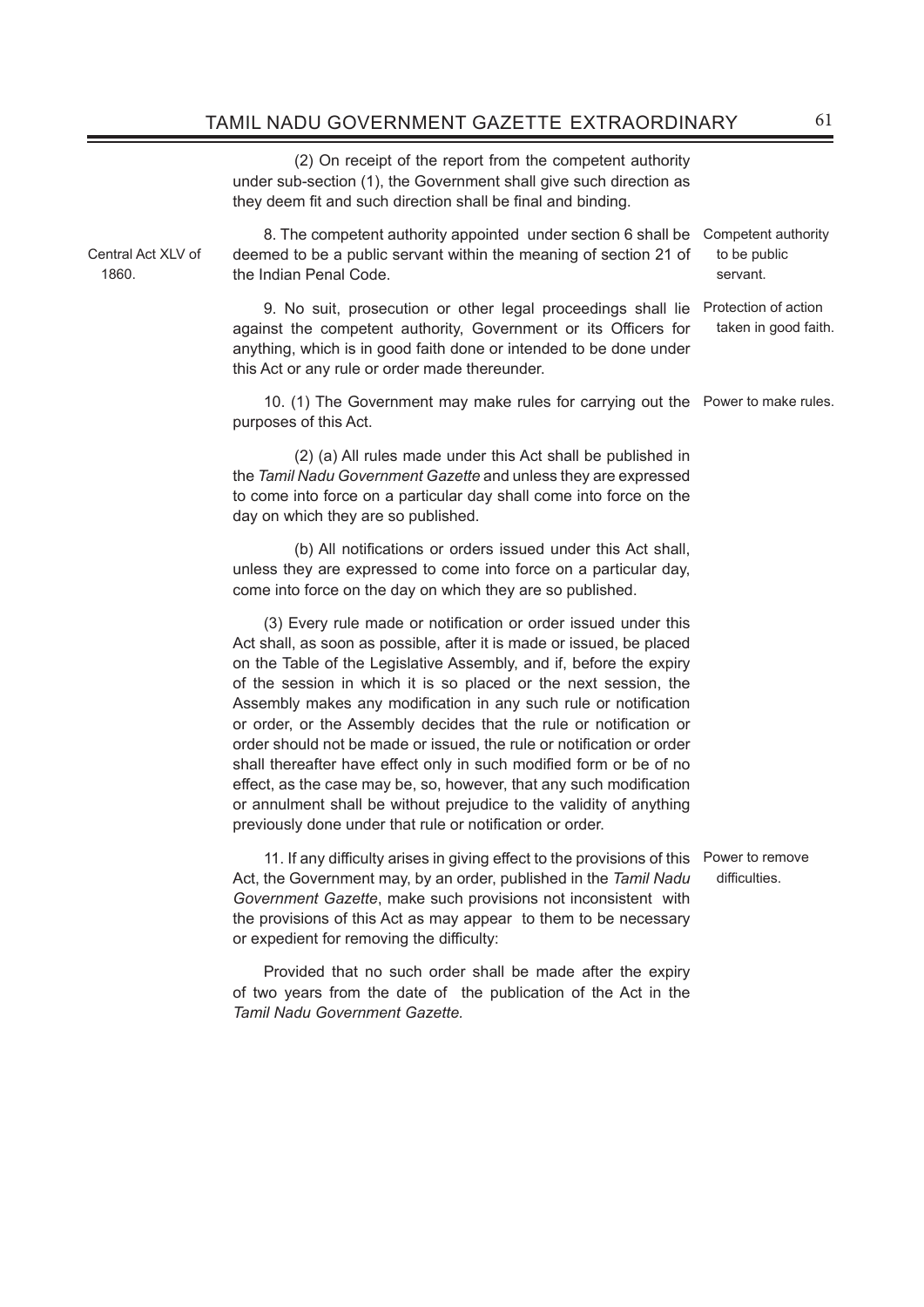### **THE SCHEDULE**

### **[See section 2(f), (g) and (h)]**

**PART – MBC (V)**

### **Sl. No. Community Name**

1. Vanniakula Kshatriya (including Vanniyar, Vanniya, Vannia Gounder, Gounder or Kander, Padayachi, Palli and Agnikula Kshatriya)

### **PART – MBC AND DNC**

### **(A) MOST BACKWARD CLASSES**

**Sl. No. Community Name**

- 1 Ambalakarar
- 2 Arayar (in Kanniyakumari District)
- 3 Bestha, Siviar
- 4 Bhatraju (other than Kshatriya Raju)
- 5 Boyar, Oddar
- 6 Dasari
- 7 Dommara
- 8 Jambuvanodai
- 9 Jogi
- 10 Koracha
- 11 Latin Catholic Christian Vannar (in Kanniyakumari District)
- 12 Mond Golla
- 13 Mutlakampatti
- 14 Nokkar
- 15 Paravar (except in Kanniyakumari District and Shencottah Taluk of Tenkasi District where the Community is a Scheduled Caste)
- 16 Paravar converts to Christianity including the Paravar converts to Christianity of Kanniyakumari District and Shencottah Taluk of Tenkasi District.
- 17 Meenavar (Parvatharajakulam, Pattanavar, Sembadavar) (including converts to Christianity).
- 18 Mukkuvar or Mukayar (including converts to Christianity)
- 19 Punnan Vettuva Gounder
- 20 Telugupatty Chetty
- 21 Thottia Naicker (including Rajakambalam, Gollavar, Sillavar, Thockalavar, Thozhuva Naicker and Erragollar)
- 22 Valaiyar (including Chettinad Valayars)
- 23 Vannar (Salavai Thozhilalar) (including Agasa, Madivala, Ekali, Rajakula, Veluthadar and Rajaka) (except in Kanniyakumari District and Shencottah Taluk of Tenkasi District where the community is a Scheduled Caste)
- 24 Vettaikarar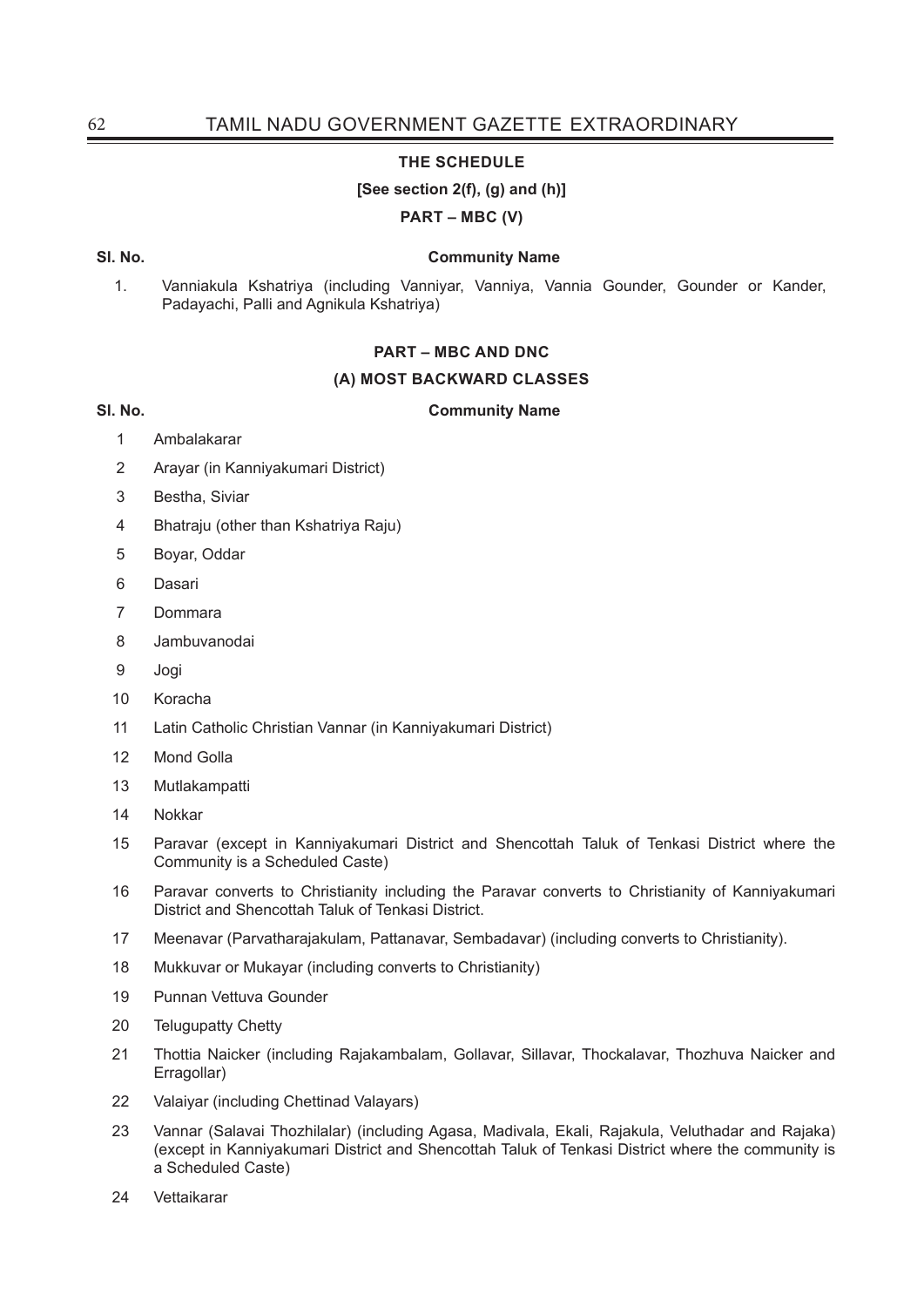### **Sl. No. Community Name**

25 Vettuva Gounder

### **(B) DENOTIFIED COMMUNITIES**

### **Sl. No. Community Name**

- 1 Attur Kilnad Koravars (Salem, Namakkal, Cuddalore, Villupuram, Kallakurichi, Ramanathapuram, Sivaganga and Virudhunagar Districts)
- 2 Attur Melnad Koravars (Salem and Namakkal Districts)
- 3 Appanad Kondayam kottai Maravar (Sivaganga, Virudhunagar, Ramanathapuram, Madurai, Theni and Dindigul Districts)
- 4 Ambalakarar (Thanjavur, Nagapattinam, Mayiladuthurai, Tiruvarur, Tiruchirapalli, Karur, Perambalur, Ariyalur and Pudukottai Districts)
- 5 Ambalakkarar (Suriyanur, Tiruchirapalli District)
- 6 Boyas (Tiruchirapalli, Karur, Perambalur, Ariyalur, Pudukottai, The Nilgiris, Salem, Namakkal, Dharmapuri and Krishnagiri Districts)
- 7 Battu Turkas
- 8 C.K. Koravars (Cuddalore, Villupuram and Kallakurichi Districts)
- 9 Chakkala (Sivaganga, Virudhunagar, Ramanathapuram, Thanjavur, Nagapattinam, Mayiladuthurai, Tiruvarur, Pudukottai, Tiruchirapalli, Karur, Perambalur, Ariyalur, Madurai, Theni, Dindigul and The Nilgiris Districts)
- 10 Changyampudi Koravars (Tirupattur, Ranipet, Vellore and Tiruvannamalai Districts)
- 11 Chettinad Valayars (Sivaganga, Virudhunagar and Ramanathapuram Districts)
- 12 Dombs (Pudukottai,Tiruchirapalli, Karur, Perambalur and Ariyalur Districts)
- 13 Dobba Koravars (Salem and Namakkal Districts)
- 14 Dommars (Thanjavur, Nagapattinam, Mayiladuthurai, Tiruvarur, Pudukottai, Tirupattur, Ranipet, Vellore and Tiruvannamalai Districts)
- 15 Donga Boya
- 16 Donga Ur.Korachas
- 17 Devagudi Talayaris
- 18 Dobbai Korachas (Tiruchirapalli, Karur, Perambalur, Ariyalur and Pudukottai Districts)
- 19 Dabi Koravars (Thanjavur, Nagapattinam, Mayiladuthurai, Tiruvarur, Tiruchirapalli, Karur, Perambalur, Ariyalur, Pudukottai, Tirupattur, Ranipet, Vellore and Tiruvannamalai Districts)
- 20 Donga Dasaris (Chengalpattu, Kancheepuram, Tiruvallur, Tiruchirapalli, Karur, Perambalur, Ariyalur, Pudukottai, Chennai, Salem and Namakkal Districts)
- 21 Gorrela Dodda Boya
- 22 Gudu Dasaris
- 23 Gandarvakottai Koravars (Thanjavur, Nagapattinam, Mayiladuthurai, Tiruvarur, Tiruchirapalli, Karur, Perambalur, Ariyalur, Pudukottai, Cuddalore, Villupuram and Kallakurichi Districts)
- 24 Gandarvakottai Kallars (Thanjavur, Nagapattinam, Mayiladuthurai, Tiruvarur and Pudukottai Districts)
- 25 Inji Koravars (Thanjavur, Nagapattinam, Mayiladuthurai, Tiruvarur, Tiruchirapalli, Karur, Perambalur, Ariyalur and Pudukottai Districts)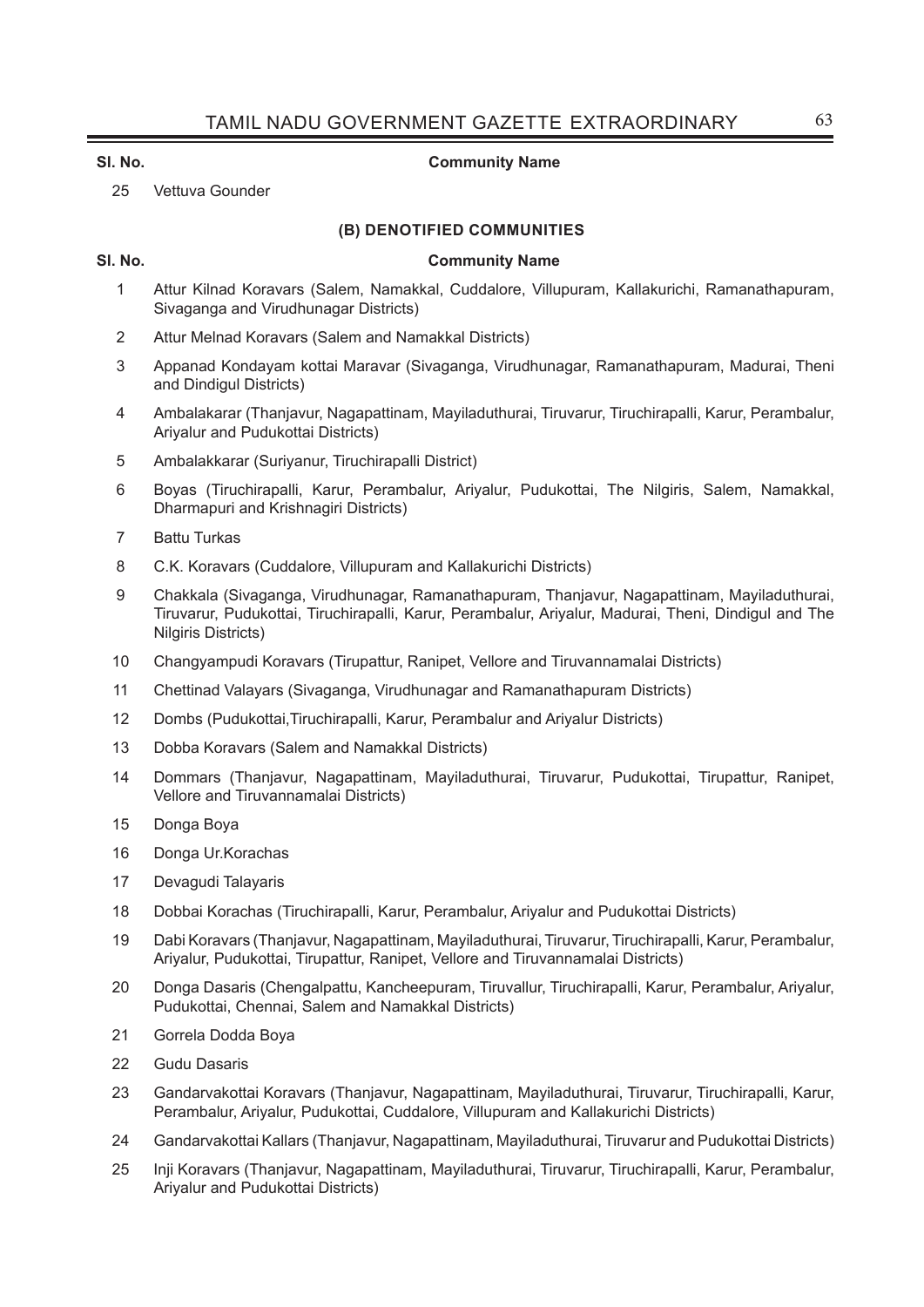| 64      | TAMIL NADU GOVERNMENT GAZETTE EXTRAORDINARY                                                                                                                                                                                                                                                                        |
|---------|--------------------------------------------------------------------------------------------------------------------------------------------------------------------------------------------------------------------------------------------------------------------------------------------------------------------|
| SI. No. | <b>Community Name</b>                                                                                                                                                                                                                                                                                              |
| 26      | Jogis (Chengalpattu, Kancheepuram, Tiruvallur, Chennai, Cuddalore, Villupuram, Kallakurichi,<br>Tirupattur, Ranipet, Vellore and Tiruvannamalai Districts)                                                                                                                                                         |
| 27      | Jambavanodai                                                                                                                                                                                                                                                                                                       |
| 28      | Kaladis (Sivaganga, Virudhunagar, Ramanathapuram, Madurai, Theni, Dindigul, Thanjavur,<br>Nagapattinam, Mayiladuthurai, Tiruvarur, Pudukottai, Tiruchirapalli, Karur, Perambalur and Ariyalur<br>Districts)                                                                                                        |
| 29      | Kal Oddars (Chengalpattu, Kancheepuram, Tiruvallur, Ramanathapuram, Sivaganga, Virudhunagar,<br>Madurai, Theni, Dindigul, Pudukottai, Thanjavur, Nagapattinam, Mayiladuthurai, Tiruvarur,<br>Tiruchirapalli, Karur, Perambalur, Ariyalur, Tirunelveli, Tenkasi, Thoothukudi, Salem and Namakkal<br>Districts)      |
| 30      | Koravars (Chengalpattu, Kancheepuram, Tiruvallur, Ramanathapuram, Sivaganga, Virudhunagar,<br>Pudukottai, Thanjavur, Nagapattinam, Mayiladuthurai, Thiruvarur, Tiruchirapalli, Karur, Perambalur,<br>Ariyalur, Tirunelveli, Tenkasi, Thoothukudi, Chennai, Madurai, Theni, Dindigul and The Nilgiris<br>Districts) |
| 31      | Kalinji Dabikoravars (Thanjavur, Nagapattinam, Mayiladuthurai, Tiruvarur and Pudukottai Districts)                                                                                                                                                                                                                 |
| 32      | Kootappal Kallars (Tiruchirapalli, Karur, Perambalur, Ariyalur and Pudukottai Districts)                                                                                                                                                                                                                           |
| 33      | Kala Koravars (Thanjavur, Nagapattinam, Mayiladuthurai, Tiruvarur, Tiruchirapalli, Karur, Perambalur,<br>Ariyalur and Pudukottai Districts)                                                                                                                                                                        |
| 34      | Kalavathila Boyas                                                                                                                                                                                                                                                                                                  |
| 35      | Kepmaris (Chengalpattu, Kancheepuram, Tiruvallur, Pudukottai, Tiruchirapalli, Karur, Perambalur<br>and Ariyalur Districts)                                                                                                                                                                                         |
| 36      | Maravars (Thanjavur, Nagapattinam, Mayiladuthurai, Tiruvarur, Pudukottai, Ramanathapuram,<br>Sivaganga, Virudhunagar, Tirunelveli, Tenkasi and Thoothukudi Districts)                                                                                                                                              |
| 37      | Monda Koravars                                                                                                                                                                                                                                                                                                     |
| 38      | Monda Golla (Salem and Namakkal Districts)                                                                                                                                                                                                                                                                         |
| 39      | Mutlakampatti (Tiruchirapalli, Karur, Perambalur, Ariyalur and Pudukottai Districts)                                                                                                                                                                                                                               |
| 40      | Nokkars (Tiruchirapalli, Karur, Perambalur, Ariyalur and Pudukottai Districts)                                                                                                                                                                                                                                     |
| 41      | Nellorepet Oddars (Tirupattur, Ranipet, Vellore and Tiruvannamalai Districts)                                                                                                                                                                                                                                      |
| 42      | Oddars (Thanjavur, Nagapattinam, Mayiladuthurai, Tiruvarur, Tiruchirapalli, Karur, Perambalur,<br>Ariyalur, Pudukottai, Madurai, Theni and Dindigul Districts)                                                                                                                                                     |
| 43      | Pedda Boyas (Tiruchirapalli, Karur, Perambalur, Ariyalur and Pudukottai Districts)                                                                                                                                                                                                                                 |
| 44      | Ponnai Koravars (Tirupattur, Ranipet, Vellore and Tiruvannamalai Districts)                                                                                                                                                                                                                                        |
| 45      | Piramalai Kallars (Sivaganga, Virudhunagar, Ramanathapuram, Madurai, Theni, Dindigul, Pudukottai,<br>Thanjavur, Nagapattinam, Mayiladuthurai and Tiruvarur Districts)                                                                                                                                              |
| 46      | Peria Suriyur Kallars (Tiruchirapalli, Karur, Perambalur, Ariyalur and Pudukottai Districts)                                                                                                                                                                                                                       |
| 47      | Padayachi (Vellayan Kuppam in Cuddalore District and Tennore in Tiruchirapalli District)                                                                                                                                                                                                                           |
| 48      | Punnan Vettuva Gounder (Tiruchirapalli, Karur, Perambalur, Ariyalur and Pudukottai Districts)                                                                                                                                                                                                                      |
| 49      | Servai (Tiruchirapalli, Karur, Perambalur, Ariyalur and Pudukottai Districts)                                                                                                                                                                                                                                      |
| 50      | Salem Melnad Koravars (Madurai, Theni, Dindigul, Coimbatore, Tiruppur, Erode, Pudukottai,                                                                                                                                                                                                                          |

Tiruchirapalli, Karur, Perambalur, Ariyalur, Salem, Namakkal, Tirupattur, Ranipet, Vellore and

Tiruvannamalai Districts)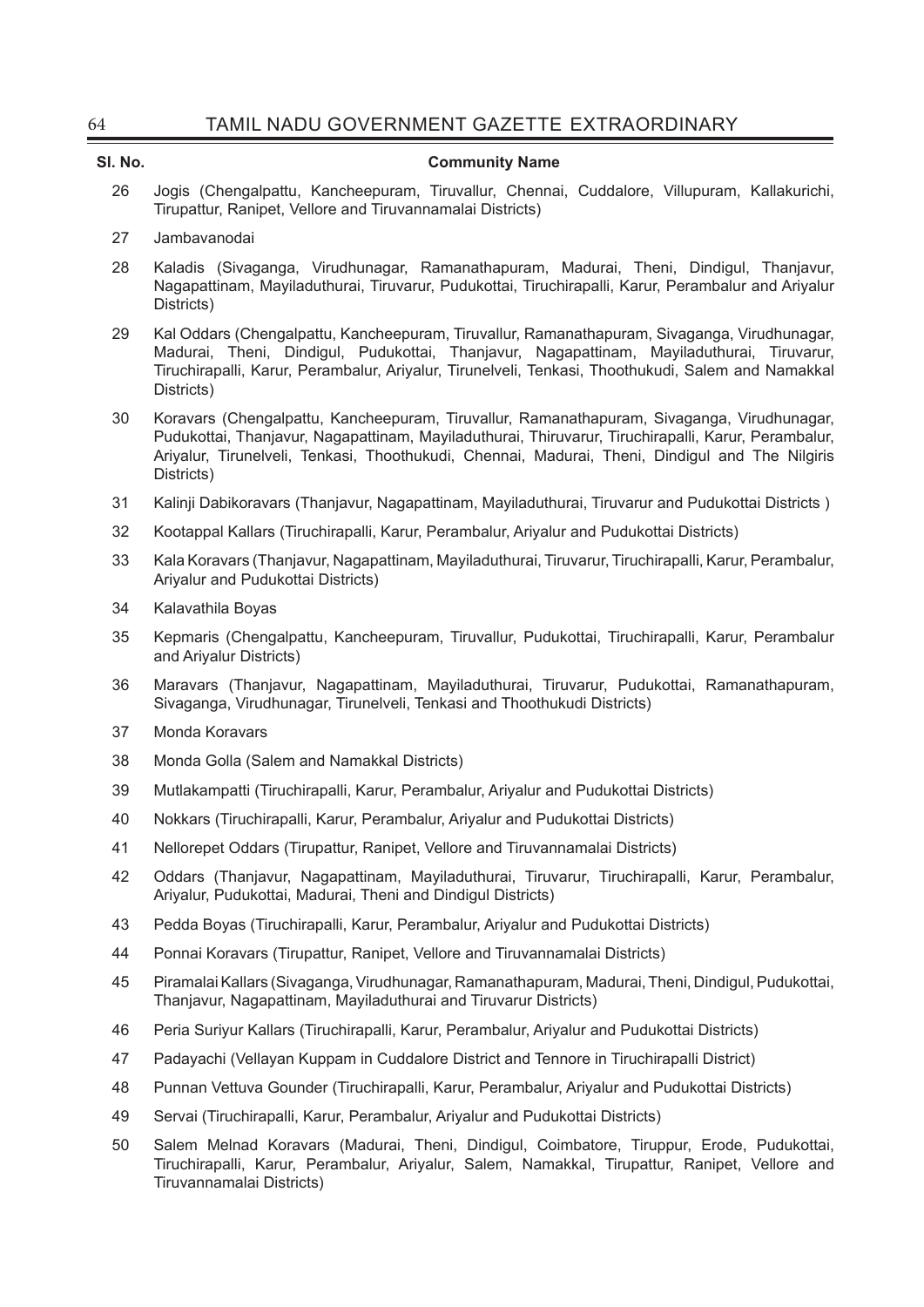### **Sl. No. Community Name**

- 51 Salem Uppu Koravars (Salem and Namakkal Districts)
- 52 Sakkaraithamadai Koravars (Tirupattur, Ranipet, Vellore and Tiruvannamalai Districts)
- 53 Saranga Palli Koravars
- 54 Sooramari Oddars (Salem and Namakkal Districts)
- 55 Sembanad Maravars (Sivaganga, Virudunagar and Ramanathapuram Districts)
- 56 Thalli Koravars (Salem and Namakkal Districts)
- 57 Telungapattti Chettis (Tiruchirapalli, Karur, Perambalur, Ariyalur and Pudukottai Districts)
- 58 Thottia Naickers (Sivaganga, Virudunagar, Ramanathapuram, Chengalpattu, Kancheepuram,Tiruvallur, Thanjavur, Nagapattinam, Mayiladuthurai, Tiruvarur, Tiruchirapalli, Karur,Perambalur, Ariyalur, Pudukottai, Tirunelveli, Tenkasi, Thoothukudi, Salem, Namakkal, Tirupattur, Ranipet, Vellore, Tiruvannamalai, Coimbatore, Tiruppur and Erode Districts)
- 59 Thogamalai Koravars or Kepmaris (Tiruchirapalli, Karur, Perambalur, Ariyalur and Pudukottai Districts)
- 60 Uppukoravars or Settipalli Koravars (Thanjavur, Nagapattinam, Mayiladuthurai, Tiruvarur, Pudukottai, Madurai, Theni, Dindigul, Tirupattur, Ranipet, Vellore and Tiruvannamalai Districts)
- 61 Urali Gounders (Tiruchirapalli, Karur, Perambalur, Ariyalur and Pudukottai Districts)
- 62 Wayalpad or Nawalpeta Korachas
- 63 Vaduvarpatti Koravars (Madurai, Theni, Dindigul, Ramanathapuram, Sivaganga, Virudunagar, Tirunelveli, Tenkasi, Thoothukudi, Tiruchirapalli, Karur, Perambalur, Ariyalur and Pudukottai Districts)
- 64 Valayars (Madurai, Theni, Dindigul, Tiruchirapalli, Karur, Perambalur, Ariyalur, Pudukottai, Erode, Coimbatore and Tiruppur Districts)
- 65 Vettaikarar (Thanjavur, Nagapattinam, Mayiladuthurai, Tiruvarur and Pudukottai Districts)
- 66 Vetta Koravars (Salem and Namakkal Districts)
- 67 Varaganeri Koravars (Tiruchirapalli, Karur, Perambalur, Ariyalur and Pudukottai Districts)
- 68 Vettuva Gounder (Tiruchirapalli, Karur, Perambalur, Ariyalur and Pudukottai Districts)

### **PART - MBC**

### **Sl. No. Community Name**

- 1 Andipandaram
- 2 Eravallar (except in Kanniyakumari District and Shencottah Taluk of Tenkasi District where the community is a Scheduled Tribe)
- 3 Isaivellalar
- 4 Jangam
- 5 Kongu Chettiar (in Coimbatore, Tiruppur and Erode Districts only)
- 6 Kulala (including Kuyavar and Kumbarar)
- 7 Kunnuvar Mannadi